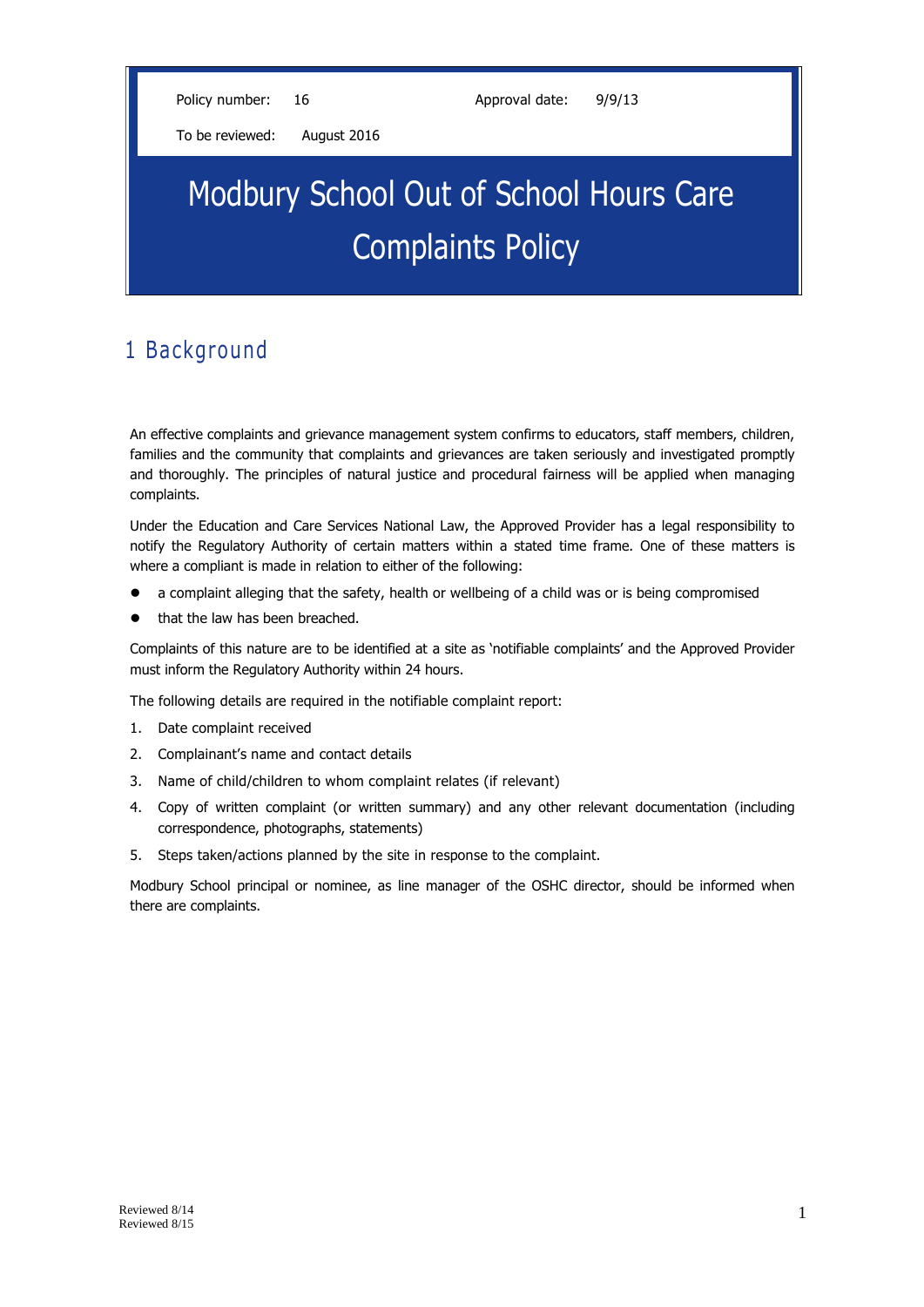The Modbury School OSHC service takes complaints about the service, its staff, educators, practices and procedures seriously. There are processes in place to ensure all grievances and complaints are addressed, investigated fairly and documented in a timely manner.

The service will address complaints by:

- Ensuring a clear, accessible and documented complaints procedure is made available to all families, educators/staff and children.
- Ensuring that the process is fair to all parties involved.
- Ensuring that complaints are dealt with promptly.
- Maintaining confidentiality.
- Maintaining records of complaints, processes and outcomes.
- Notifying the regulatory body of any complaint that alleges the safety, health or wellbeing of a child was or is being compromised, or that the law has been breached.

# 2 Policy statement

## 3 Relationship

| <b>Regulations</b> | <b>National Quality</b><br><b>Standard</b> | <b>Other policies/Service</b><br>documentation | <b>Other legislation/Guidelines</b> |
|--------------------|--------------------------------------------|------------------------------------------------|-------------------------------------|
| 168                | 7.2                                        | Employee handbook                              | <b>Relevant Award</b>               |
| 173                | 7.3                                        | <b>Family handbook</b>                         | <b>Privacy Act</b>                  |
| 176                |                                            |                                                |                                     |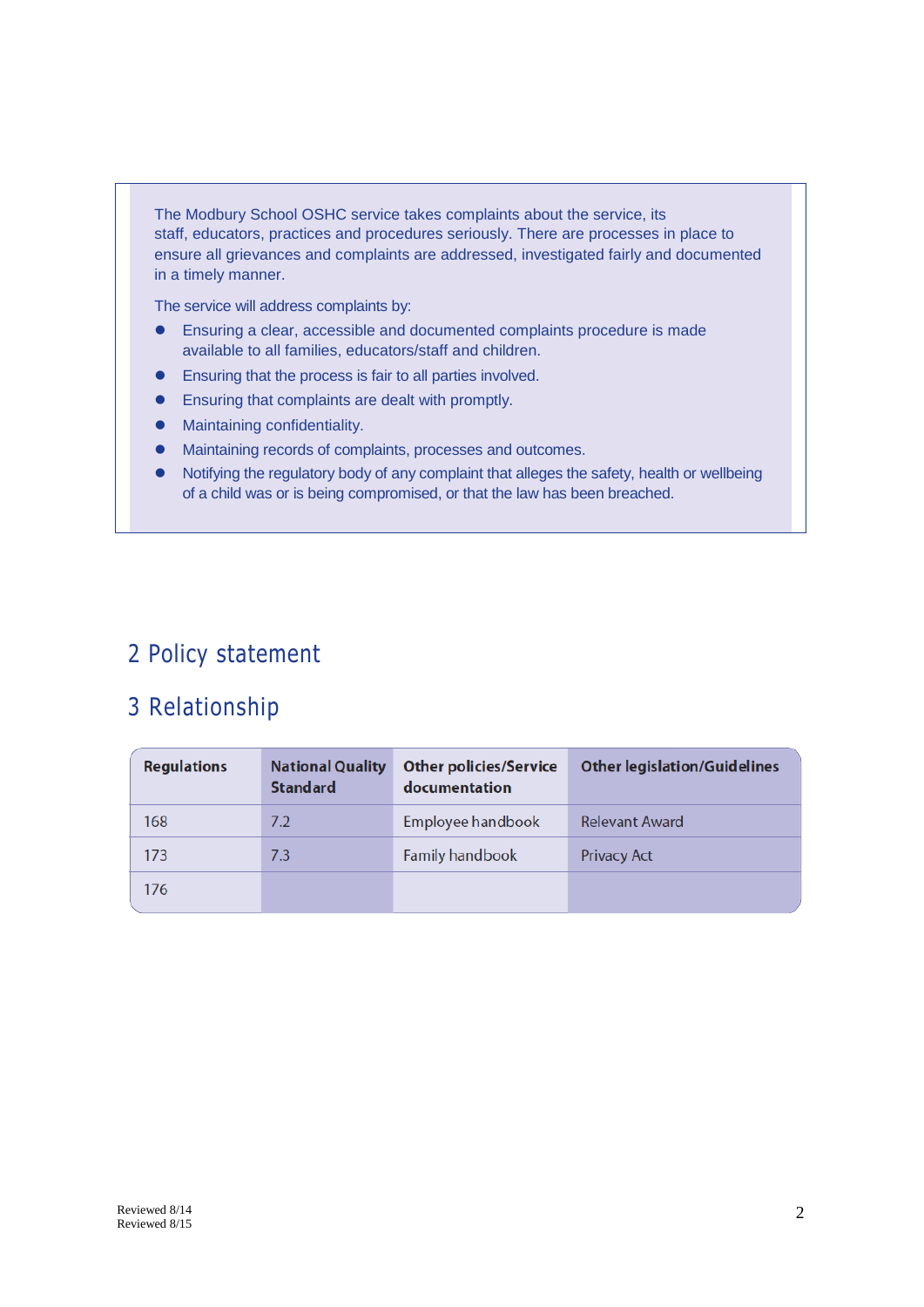# 4 The policy addresses the following areas

## 4.1 General

The Complaints Policy and procedures will be made available to families through the family handbook given to families on enrolment and will be available to families at the service.

Educators and staff will access the Complaints Policy and procedures through the policy documents and staff handbook issued on employment and whenever an updated version is issued.

Children will access the complaints procedure through conversations with educators, clearly displayed posters at the service and through discussions with families.

Service staff managing complaints must be aware that there may be situations where a conflict of interest arises and action may need to be taken to manage such situations.

Complaints can be made in the following manner:

- $\bullet$  verbally—in person or by phone
- in writing—via email, fax or mail
- suggestion box
- **•** feedback forms.

#### 4.2 Procedure for families lodging a complaint

The complaints procedures includes the following:

- Complaints regarding any aspect of the service should be addressed with an educator in the first instance. If the complaint is about the educator, it should be addressed to the director.
- In the event that you feel you are unable to discuss your complaint with the director or in the event that discussion with the director proves unsatisfactory, your complaint can be directed to the Modbury School Principal.
- In the event that you feel uncomfortable in dealing with a complaint personally, you may nominate an advocate to mediate on your behalf.
- We welcome your feedback and suggestions at all times. These may help us to continuously improve our service. A suggestion book is located in the OSHC office.
- Families have a right to lodge a complaint directly with the Regulatory Authority.
- The service will display the name and telephone number of the person at the education and care service to whom complaints may be addressed.
- The service will display the contact details of the Regulatory Authority.

### 4.3 Procedures for educators lodging a complaint

The complaints procedures includes the following:

- If the complaint is of an industrial nature, the requirements of the relevant Award must be addressed and followed. External advice may need to be sought.
- From time to time staff conflicts arise. In the interest of the children and the professional operation of the service, these grievances are investigated promptly, thoroughly and confidentially.
- Some complaints may be resolved by presenting the matter for discussion at a team meeting or by discussing directly with the person concerned.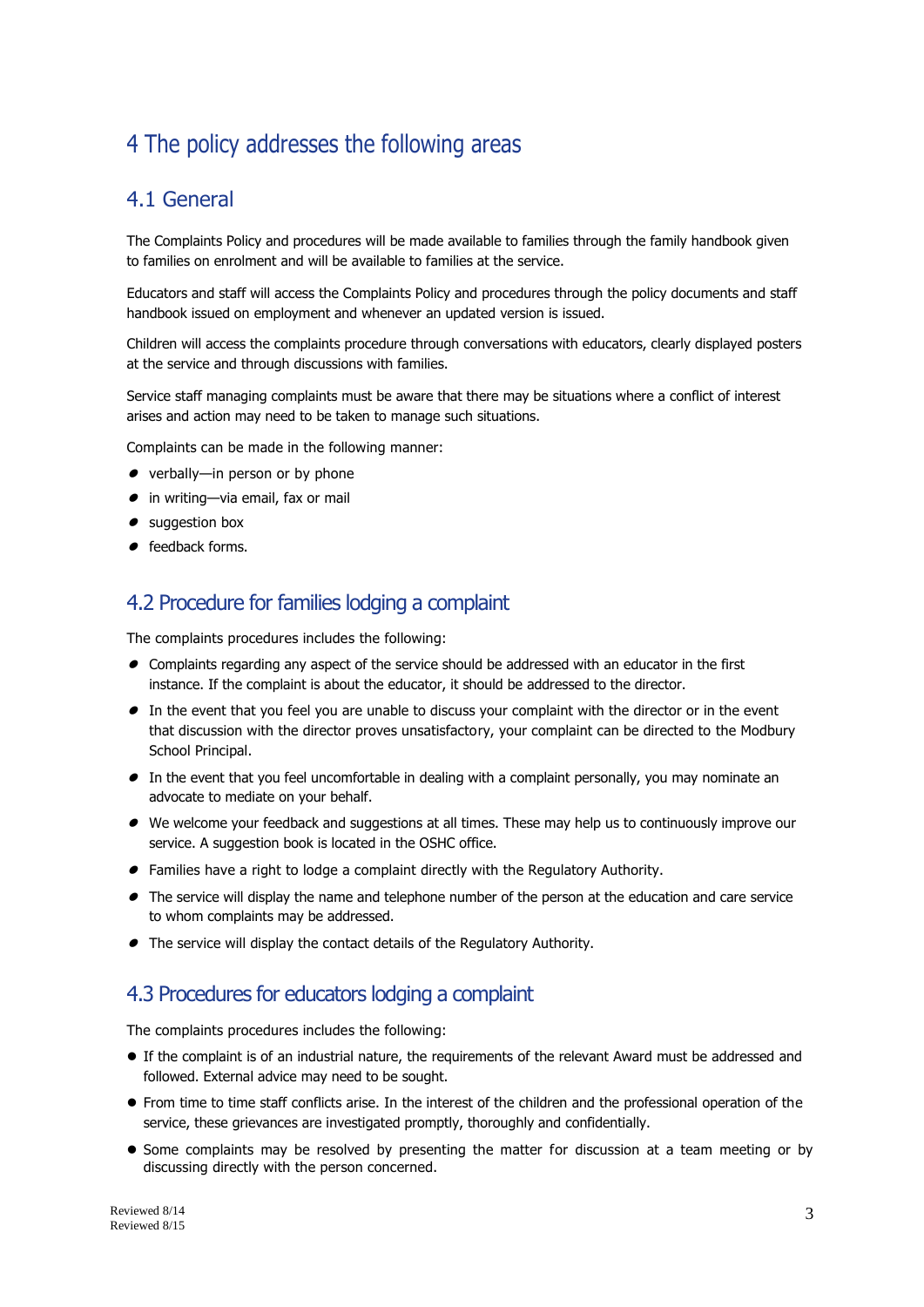- In the event that you feel you have a problem with any aspect of the service, please make a time to speak with the director.
- If you feel the director has not dealt with your complaint satisfactorily, you may approach the Approved Provider.
- Staff may have a union representative or other person present at any meeting or interview and may withdraw from the process at any time.

## 4.4 Procedures for children lodging a complaint

The opportunity for children to make complaints should be fully explained to them. Such complaints may be in relation to incidents with other children, issues with educators or of a general nature.

The complaints procedures includes the following:

- Educators will take children's complaints seriously and attend to them as a matter of priority whilst maintaining confidentiality. Where educators are unable to take appropriate action regarding a child's complaint, educators will inform the director.
- Complaints relating to educators, educator conduct or aspects of the program are to be directed to the director. Children may have a family member or other representative to assist them raise their concerns.
- Children are encouraged to give feedback and make suggestions.

#### 4.5 Complaint handling process

- The Nominated Supervisor will be responsible for ensuring that any complaint that alleges a breach of legislation or a serious incident is reported to the Approved Provider.The Approved Provider will be responsible for ensuring that the Education and Early Childhood Services Registration and Standards Board is notified within 24 hours of any complaint that alleges a breach of legislation or where the safety, health or wellbeing of a child was or is being compromised.
- The Approved Provider and/or director will:
	- Investigate complaints promptly and thoroughly with the understanding that the complainant will not be disadvantaged through the process.
	- Listen/read the complaint and document the exact details of the complaint.
	- Seek further information, to clarify the issues and investigate the complaint, including speaking to other parties involved as required.
	- Seek additional advice from line managers and other agencies, including legal advice as required.
	- Refer to any State or National Regulations or organisational policy that may provide clarity to the complaint, as required.
	- Assess the complaint fairly and determine the best possible resolution.
	- Inform the complainant of the outcome in writing or verbally, as required, in a timely manner.
	- Ensure that the complaint process and its outcome are documented and that all documentation is treated and stored confidentially.

Complaints not resolved at this level may be referred by either the complainant or the Approved Provider to the external agency identified by the Approved Provider to investigate the matter.

Families have a right to lodge a complaint directly with the Regulatory Authority.